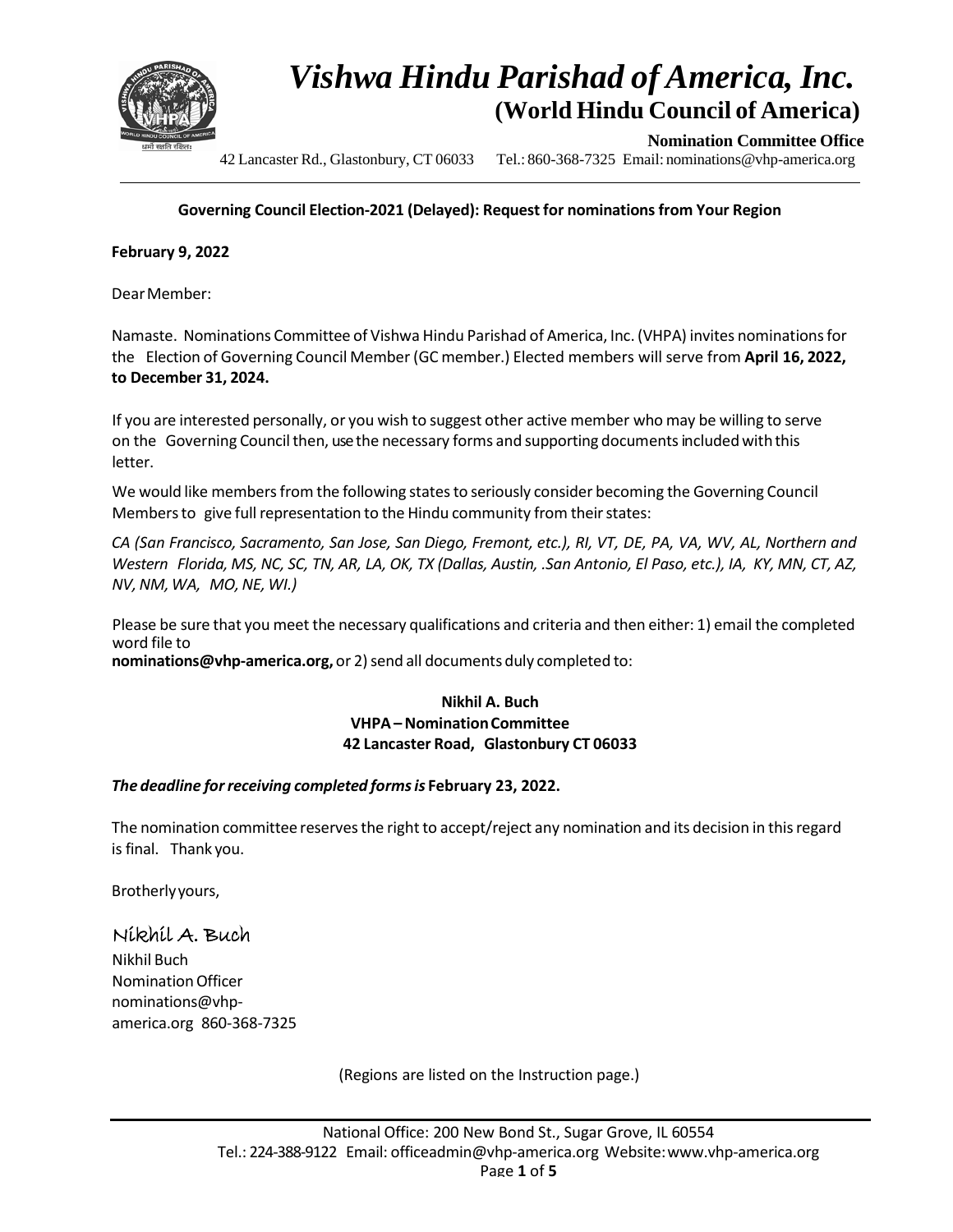

**Nomination Committee Office**

42 Lancaster Rd., Glastonbury, CT 06033 Tel.: 860-368-7325 Email: nominations@vhp-america.org

### **Instructions for Nomination form for the Central Governing Council Member (Forthe Term: 04/16/2022 -12/31/2024)**

- (1) Allthe persons who sign this document **must be members of VHP of America** in good standing.
- (2) This nomination form becomes invalid if all the persons signing this form are not from the same Region (as defined by VHP of America). See the list of the Regions at the bottom of this sheet. An exception to #2 & # 3 can be made forregions where there may not be enough members or members may be scattered over distant states.

(Please contact 732-754-1727, officeadmin@vhp-america.org for details.)

- (3) This form should be accompanied by:
	- Signed Nominee's Consent form
	- Signed "Governing Councilor: Requirements,Qualifications and Expectations" document
	- Passport size photo (You may send one photo electronically)
- (4) A nomination is not complete if any of the above forms are missing.
- (5) The completed form must reach the nomination office by midnight, **February 23, 2022.**
- (6) Use one set of forms for each nominee.
- (7) Copies may be made, if needed.
- (8) Forms may be sent electronically.

#### *Following isthe State wise Region list for your reference.*

| Region 01 | (New England):    | CT, MA, ME, NH, RI, VT                  |
|-----------|-------------------|-----------------------------------------|
| Region 02 | (Eastern):        | DE, MD, NJ, PA, VA, WV & Washington, DC |
| Region 03 | (New York):       | <b>NY</b>                               |
| Region 04 | (Southeast):      | AL, FL, GA, MS, NC, SC, TN              |
| Region 05 | (South):          | AR, LA, OK, TX                          |
| Region 06 | (Great Lakes):    | IA, IL, IN, KY, MI, MN, MO, NE, OH, WI  |
| Region 07 | (Rocky Mountain): | AZ, CO, ID, KS, MT, NM, ND, SD, UT, WY  |
| Region 08 | (Pacific):        | AK, CA, HI, NV, OR, WA                  |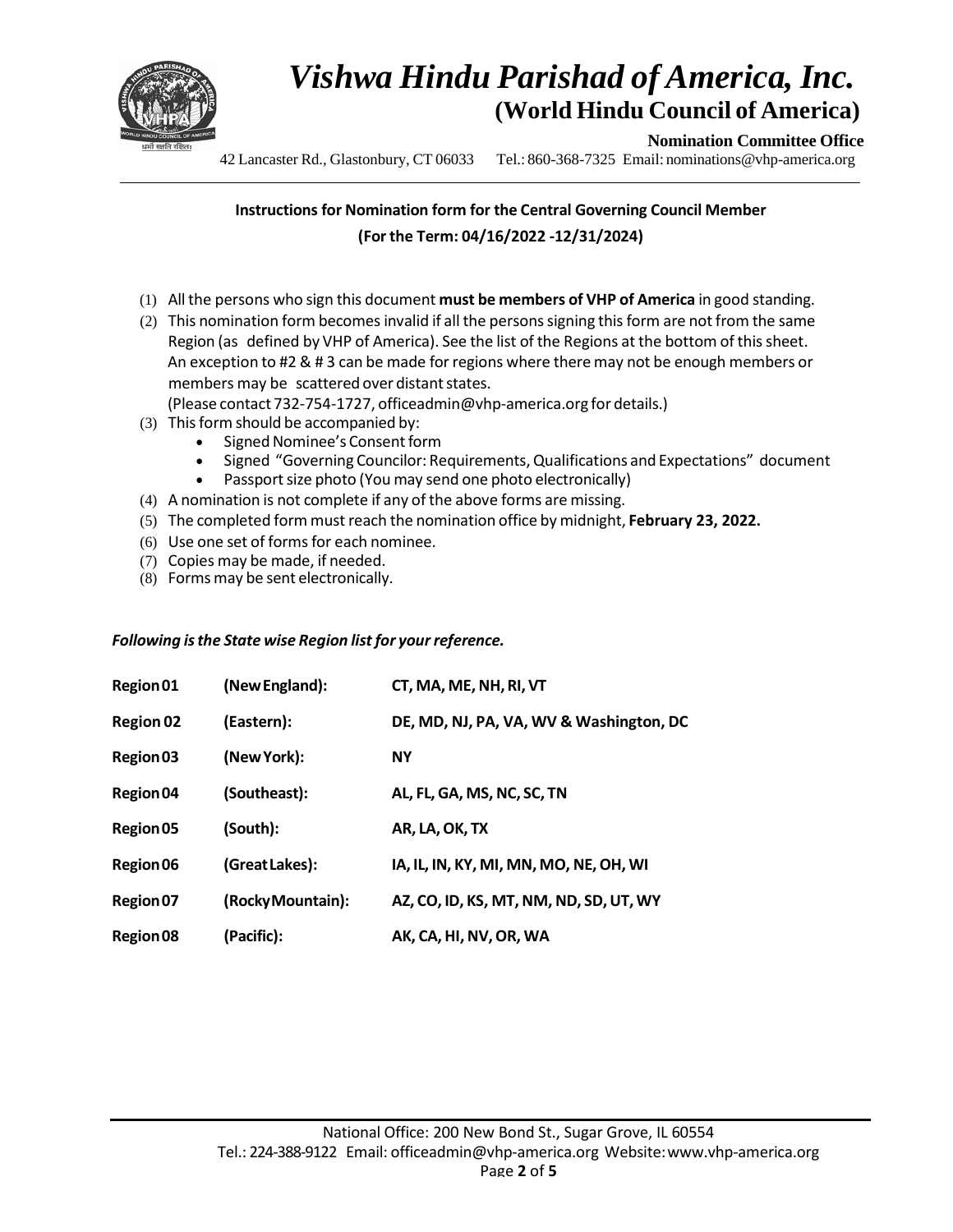

**Nomination Committee Office**

42 Lancaster Rd., Glastonbury, CT 06033 Tel.: 860-368-7325 Email: nominations@vhp-america.org

### **GOVERNINGCOUNCILOR: REQUIREMENTS, QUALIFICATIONSANDEXPECTATIONS**

According to the constitution of the Vishwa Hindu Parishad of America, one third of the Governing Council retires every year thus affording inclusion of new and promising workersin the Council and at the same time providing continuity. Retiring members are eligible for nomination.

- (1) A nominee should be a current member in good standing of VHPA at least from 4/16/2021 and he/she must become a Life member or Patron of VHPA before 2/22/2022.
- (2) He/She believes in the aims and objectives of the VHPA and is willing to provide general direction for the VHPA work such as Bal Vihar, Youth Camp, Hindu Awareness Yatra, monthly meeting, hosting regional and national Hindu Network conferences in his/her region, Seva activities, Support A Child, HinduPACT, etc.
- (3) He/She stands for Hindu Unity rising above the considerations of caste, sect, province or language.
- (4) He/She must act in resonance with members of the local chapters, especially executives of the chapters. He must be enthusiastic about enrolling new members.
- (5) There are biweekly conference calls of the Governing Council(GC) members. An elected GC members must attend at least 50% of conference calls in every quarter unless he/she seeks permission from the President or General Secretary for remaining absent in more than 50% conference calls in any quarter.
- (6) He/She makes all efforts to attend annual Governing Council (GC) meeting. The year 2022 Governing Council Meeting will be held in **November/December 2022** (Date and location to be decided.)
- (7) Note: No reimbursement is made to attend the Governing Council or any other meetings.

### **CONSENT**

I have been nominated to serve as a Governing Councilor of Vishwa Hindu Parishad of America. I have received the above copy of governing councilor: requirements and expectations, read it, and understand my responsibilities.

\_\_\_\_\_\_\_\_\_\_\_\_\_\_\_\_\_\_\_\_\_\_\_\_\_\_\_\_\_\_\_\_\_\_\_\_ \_\_\_\_\_\_\_\_\_\_\_\_\_\_\_\_\_\_\_\_\_\_\_\_\_\_\_\_\_\_\_\_\_

Signature of the Nominee **Date** Date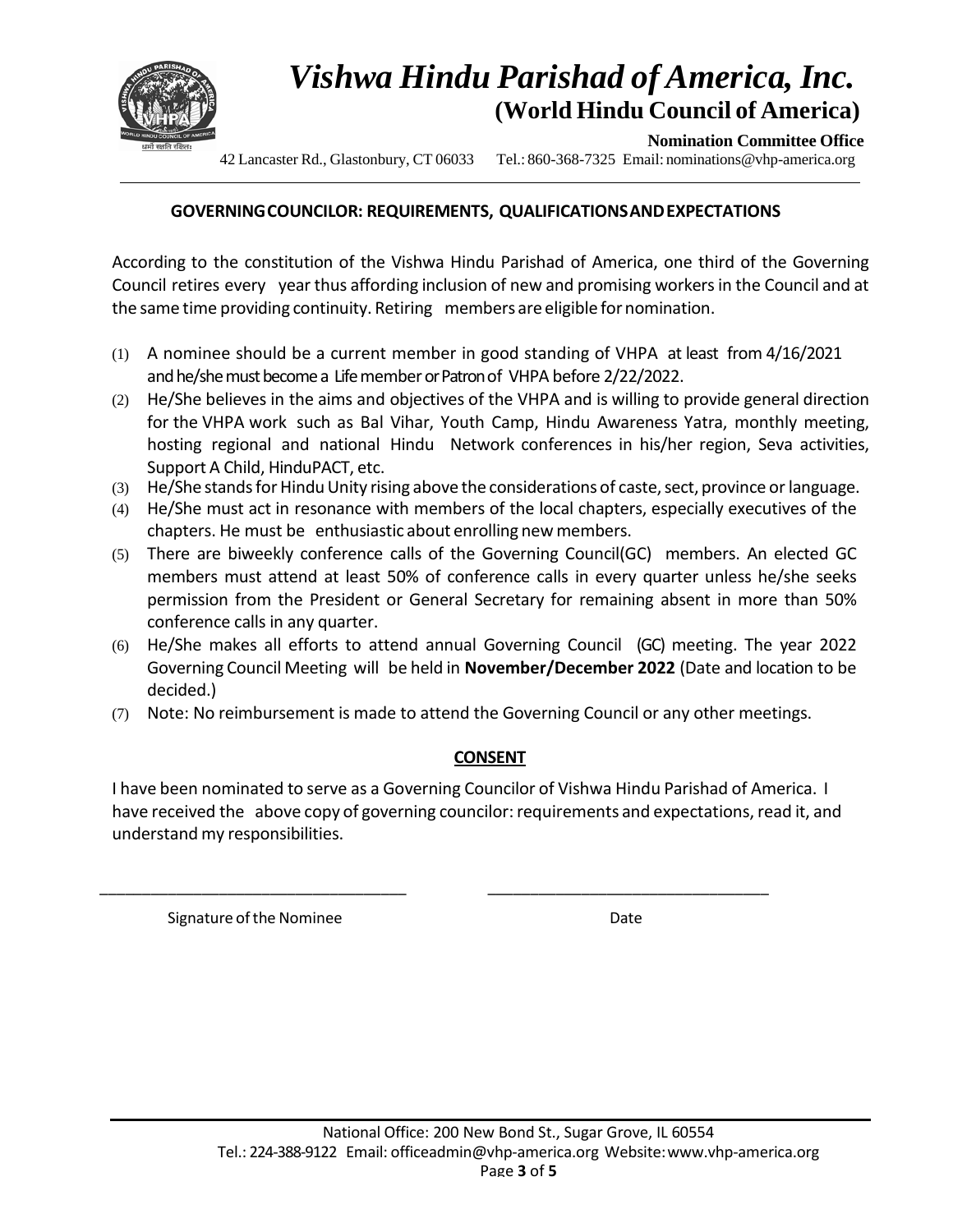

**Nomination Committee Office**

42 Lancaster Rd., Glastonbury, CT 06033 Tel.: 860-368-7325 Email: nominations@vhp-america.org

#### **GOVERNINGCOUNCILOR: REQUIREMENTS, QUALIFICATIONSANDEXPECTATIONS**

\_\_\_\_\_\_\_\_\_\_\_\_\_\_\_\_\_\_\_\_\_\_\_\_\_\_\_\_\_\_\_\_\_\_\_\_\_\_\_\_\_\_\_\_\_\_\_\_\_\_\_\_\_\_\_\_\_\_\_\_\_\_\_\_\_\_\_\_\_\_\_\_\_\_\_\_\_\_\_\_\_\_\_\_\_\_\_\_\_\_

\_\_\_\_\_\_\_\_\_\_\_\_\_\_\_\_\_\_\_\_\_\_\_\_\_\_\_\_\_\_\_\_\_\_\_\_\_\_\_\_\_\_\_\_\_\_\_\_\_\_\_\_\_\_\_\_\_\_\_\_\_\_\_\_\_\_\_\_\_\_\_\_\_\_\_\_\_\_\_\_\_\_\_\_\_\_\_\_\_\_

\_\_\_\_\_\_\_\_\_\_\_\_\_\_\_\_\_\_\_\_\_\_\_\_\_\_\_\_\_\_\_\_\_\_\_\_\_\_\_\_\_\_\_\_\_\_\_\_\_\_\_\_\_\_\_\_\_\_\_\_\_\_\_\_\_\_\_\_\_\_\_\_\_\_\_\_\_\_\_\_\_\_\_\_\_\_\_\_\_\_

\_\_\_\_\_\_\_\_\_\_\_\_\_\_\_\_\_\_\_\_\_\_\_\_\_\_\_\_\_\_\_\_\_\_\_\_\_\_\_\_\_\_\_\_\_\_\_\_\_\_\_\_\_\_\_\_\_\_\_\_\_\_\_\_\_\_\_\_\_\_\_\_\_\_\_\_\_\_\_\_\_\_\_\_\_\_\_\_\_\_

\_\_\_\_\_\_\_\_\_\_\_\_\_\_\_\_\_\_\_\_\_\_\_\_\_\_\_\_\_\_\_\_\_\_\_\_\_\_\_\_\_\_\_\_\_\_\_\_\_\_\_\_\_\_\_\_\_\_\_\_\_\_\_\_\_\_\_\_\_\_\_\_\_\_\_\_\_\_\_\_\_\_\_\_\_\_\_\_\_\_

\_\_\_\_\_\_\_\_\_\_\_\_\_\_\_\_\_\_\_\_\_\_\_\_\_\_\_\_\_\_\_\_\_\_\_\_\_\_\_\_\_\_\_\_\_\_\_\_\_\_\_\_\_\_\_\_\_\_\_\_\_\_\_\_\_\_\_\_\_\_\_\_\_\_\_\_\_\_\_\_\_\_\_\_\_\_\_\_\_\_

(Continued)

I have worked with VHPA in my community (describe):

I have been involved in Hindu activities(describe):

If elected, I would serve as a Governing Council Member of the Central Governing Council of VHP of America for the **April 16, 2022 – December 2024** term. My Contribution to VHP of America will be:

\_\_\_\_\_\_\_\_\_\_\_\_\_\_\_\_\_\_\_\_\_\_\_\_\_\_\_\_\_\_\_\_\_\_\_\_\_\_\_\_\_\_\_\_\_\_\_\_\_\_\_\_\_\_\_\_\_\_\_\_\_\_\_\_\_\_\_\_\_\_\_\_\_\_\_\_\_\_\_\_\_\_\_\_\_\_\_\_\_\_

\_\_\_\_\_\_\_\_\_\_\_\_\_\_\_\_\_\_\_\_\_\_\_\_\_\_\_\_\_\_\_\_\_\_\_\_\_\_\_\_\_\_\_\_\_\_\_\_\_\_\_\_\_\_\_\_\_\_\_\_\_\_\_\_\_\_\_\_\_\_\_\_\_\_\_\_\_\_\_\_\_\_\_\_\_\_\_\_\_\_

\_\_\_\_\_\_\_\_\_\_\_\_\_\_\_\_\_\_\_\_\_\_\_\_\_\_\_\_\_\_\_\_\_\_\_\_\_\_\_\_\_\_\_\_\_\_\_\_\_\_\_\_\_\_\_\_\_\_\_\_\_\_\_\_\_\_\_\_\_\_\_\_\_\_\_\_\_\_\_\_\_\_\_\_\_\_\_\_\_\_

| Your name: Shree/Shreemati                                                                                                                                                                                                                                 |       |    |      |  |
|------------------------------------------------------------------------------------------------------------------------------------------------------------------------------------------------------------------------------------------------------------|-------|----|------|--|
|                                                                                                                                                                                                                                                            | First | MI | Last |  |
| Birth Date (mm/dd/yyyy):<br>Children (age): Note and the set of the set of the set of the set of the set of the set of the set of the set of the set of the set of the set of the set of the set of the set of the set of the set of the set of the set of |       |    |      |  |
| Signature of the Nominee                                                                                                                                                                                                                                   |       |    | Date |  |

Please sign and send page 3 and 4 with the nomination form and send completed form to *nominations@vhp-america.org or paper copy to 42 Lancaster Rd., Glastonbury, CT 06033 Last date forreceiving nomination formsis February 23, 2022.*